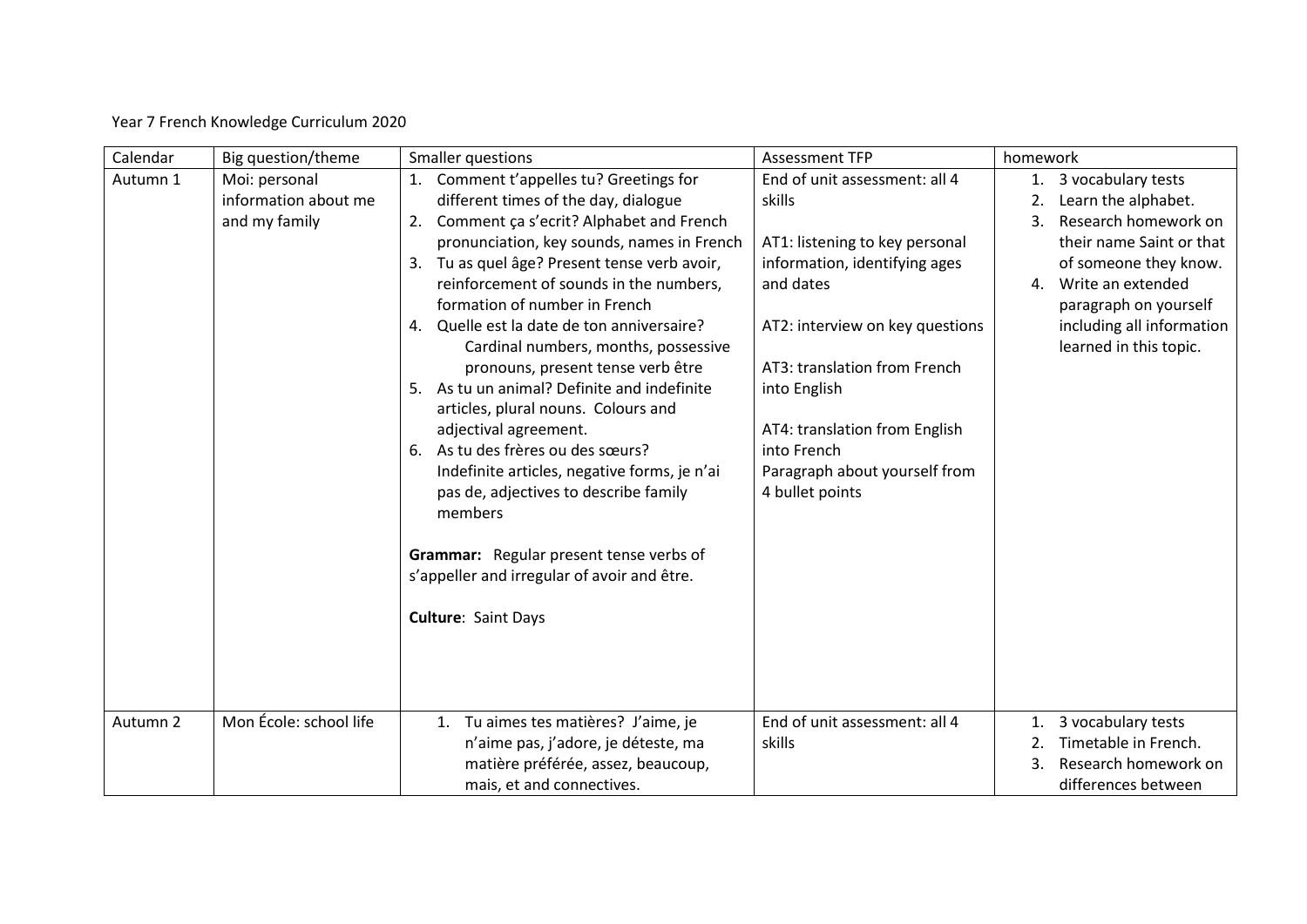|          |                                | 2. Qu'est-ce que tu penses de tes<br>matières? Parce que and giving a range<br>of opinions. Using je préfère +<br>infinitive. Writing a longer paragraph<br>giving opinion.<br>Quelle heure est-il? Telling the time<br>3.<br>with digital and analogue clocks, 24<br>hour clock. Numbers to 60. Impersonal<br>phrase il est.<br>4. Ça commence à quelle heure? Regular<br>verb commencer and finir. $\hat{A}$ j'ai<br>français – revision of avoir present<br>tense. Revision of être present tense.<br>Qu'est-ce qu'on fait au collège en<br>5 <sub>1</sub><br>France? Using on with present tense<br>verbs. Using er regular verbs in the<br>present tense e.g bavarder / porter /<br>étudier / rigoler / manger / acheter.<br>Buying own equipment including books.<br>La rentrée. Write a blog about your<br>school.<br>6. Qu'est-ce qu'on mange au college?<br>Manger du / de la / de l' / des. Aimer le<br>$/ \ln / 1$ <sup>'</sup> / les. Quantities – une tranche de<br>/ un paquet de / une portion de / un pot<br>de / une boule de / une assiette de / une<br>bouteille de / une tasse de<br><b>Culture:</b> Life in a French school | AT1: listening to opinion on<br>school subjects, recognising<br>times and days.<br>AT2: interview on school day.<br>AT3: translation from French<br>into English<br>AT4: translation from English<br>into French<br>Paragraph about your school<br>from 4 bullet points | French and English<br>school system and day.<br>4. Write an extended<br>paragraph about your<br>school day / school<br>preferences based on<br>four bullet points. |
|----------|--------------------------------|--------------------------------------------------------------------------------------------------------------------------------------------------------------------------------------------------------------------------------------------------------------------------------------------------------------------------------------------------------------------------------------------------------------------------------------------------------------------------------------------------------------------------------------------------------------------------------------------------------------------------------------------------------------------------------------------------------------------------------------------------------------------------------------------------------------------------------------------------------------------------------------------------------------------------------------------------------------------------------------------------------------------------------------------------------------------------------------------------------------------------------------------------|-------------------------------------------------------------------------------------------------------------------------------------------------------------------------------------------------------------------------------------------------------------------------|--------------------------------------------------------------------------------------------------------------------------------------------------------------------|
| Spring 1 | Mes passetemps: my<br>freetime | Les technologies: qu'est-ce que tu fais?<br>1.<br>Regular er verbs incl: tchatter,<br>télécharger, jouer, surfer, parler,<br>regarder and envoyer. Time phrases<br>(p50). Write a paragraph about how                                                                                                                                                                                                                                                                                                                                                                                                                                                                                                                                                                                                                                                                                                                                                                                                                                                                                                                                            | End of unit assessment: all 4<br>skills<br>AT1: listening to what people<br>do in their spare time with<br>technology / sport.                                                                                                                                          | 1. 3 vocabulary tests<br>2. Learn the regular er<br>verb endings for each<br>pronoun.                                                                              |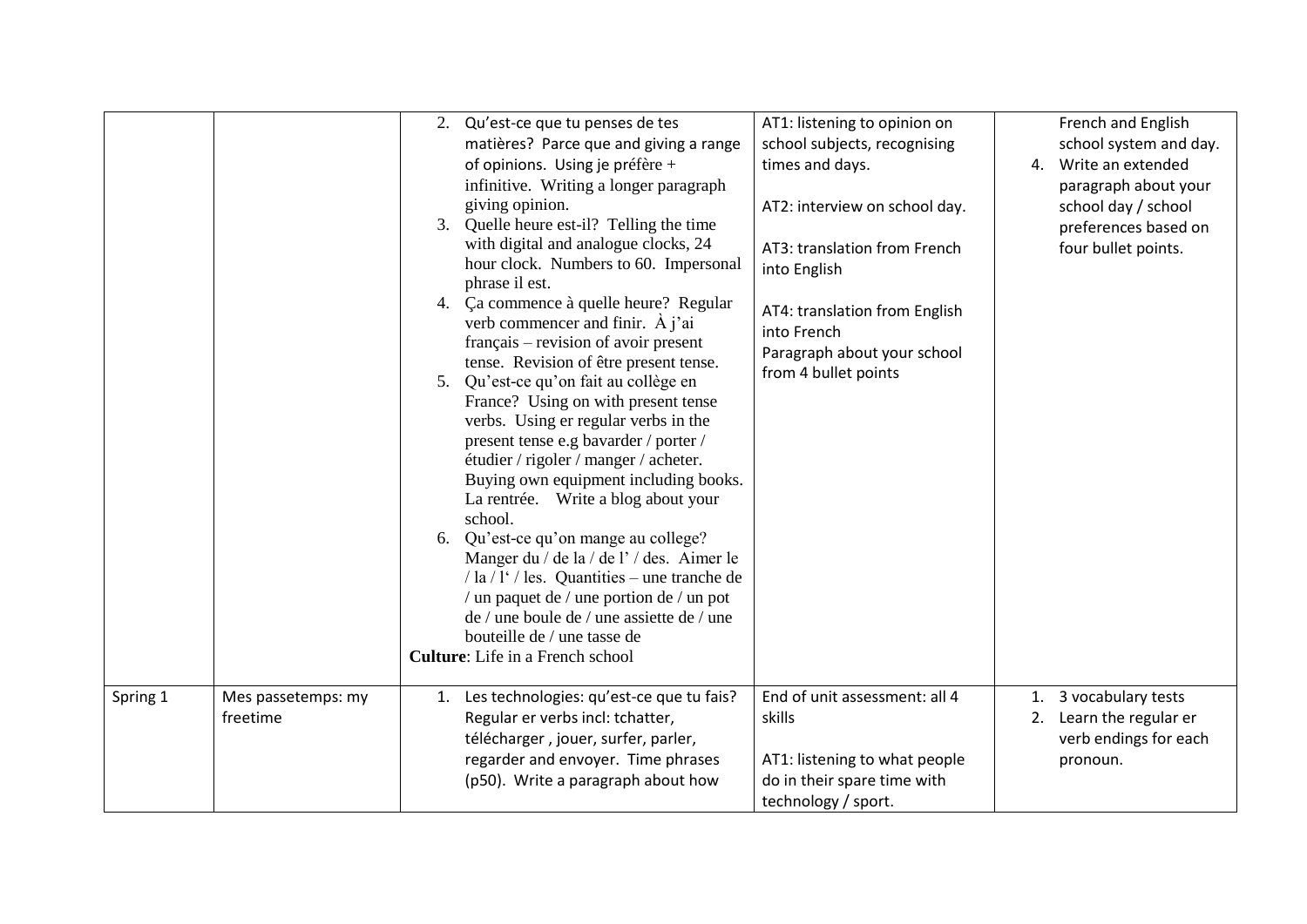|          |                        |    | you use technology in your every day            |                                 | 3. | Research homework on     |
|----------|------------------------|----|-------------------------------------------------|---------------------------------|----|--------------------------|
|          |                        |    | life - La technologie et moi.                   | AT2: interview on free time     |    | a famous French          |
|          |                        |    | 2. Est-ce que tu es sportif / sportive? Au /    | activities.                     |    | sporting personality.    |
|          |                        |    | $\hat{a}$ la / aux + sport AND du / de la / des |                                 |    | 4. Write an extended     |
|          |                        |    | with instruments. Pétanque / boules -           | AT3: translation from French    |    | paragraph on what you    |
|          |                        |    | cultural and national teams / PSG etc.          | into English                    |    | like to do in your spare |
|          |                        |    | Different sports in different regions.          |                                 |    | time based on four       |
|          |                        |    | Mon sportif préféré / ma sportive               | AT4: translation from English   |    | bullet points.           |
|          |                        |    | préférée. Present tense of jouer /              | into French                     |    |                          |
|          |                        |    | j'aime jouer  Je préfère compared to            | Paragraph about your free time  |    |                          |
|          |                        |    | préféré.                                        | activities from 4 bullet points |    |                          |
|          |                        |    | 3. Qu'est-ce tu fais? Sport with faire + du     |                                 |    |                          |
|          |                        |    | / de la / des. Sport genders.                   |                                 |    |                          |
|          |                        |    | 4. Quel temps fait-il? Weather / seasons /      |                                 |    |                          |
|          |                        |    | use of quand.                                   |                                 |    |                          |
|          |                        |    | 5. Qu'est-ce que tu aimes faire? J'aime         |                                 |    |                          |
|          |                        |    | faire. Je préfère faire.                        |                                 |    |                          |
|          |                        | 6. | Est-ce qu'ils sont actifs? Talking about        |                                 |    |                          |
|          |                        |    | other people and what they like to do in        |                                 |    |                          |
|          |                        |    | their spare time.                               |                                 |    |                          |
|          |                        |    | Culture: traditional French sports e.g          |                                 |    |                          |
|          |                        |    | pétanque                                        |                                 |    |                          |
| Spring 2 | Ma ville: where I live | 1. | Qu'est-ce qu'il y a dans ta ville?              | End of unit assessment: all 4   | 1. | 3 vocabulary tests       |
|          |                        | 2. | Où est la piscine? All directions and           | skills                          | 2. | Learn irregular verbs.   |
|          |                        |    | some prepositions.                              |                                 | 3. | Research homework on     |
|          |                        |    | 3. Tu vas où le week-end? Au / à la / aux       | AT1: listening to information   |    | a town or region of      |
|          |                        |    | etc. Aller - to go. Revise places in            | about what people like to do in |    | France.                  |
|          |                        |    | town. Adverbs of frequency.                     | their town and what activities  |    | 4. Write a paragraph on  |
|          |                        | 4. | Tu veux aller à la piscine? Vouloir - to        | are available to them.          |    | your town and what       |
|          |                        |    | want. Modal verbs. Authentic French             |                                 |    | you can do there based   |
|          |                        |    | sounds. Perform dialogue.                       | AT2: interview on what you like |    | on four bullet points.   |
|          |                        | 5. | Qu'est-ce qu'on peut faire en ville?            | to do in your town and what is  |    |                          |
|          |                        |    | Pouvoir - to be able to plus infinitive.        | available to you.               |    |                          |